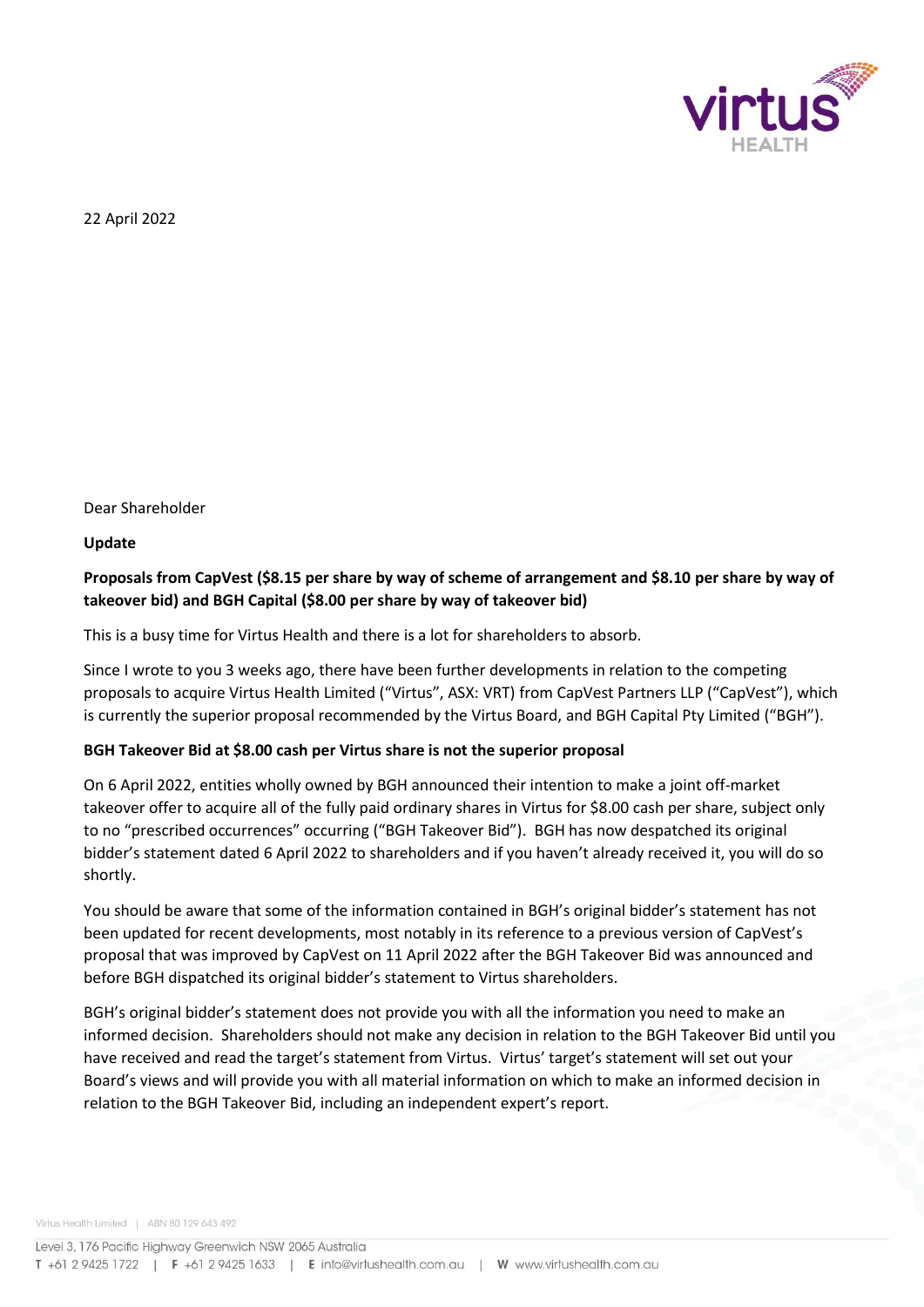

# *Your Board unanimously recommends that you take no action in relation to the BGH Takeover Bid until you have received and considered Virtus' target's statement. The BGH Takeover Bid is offering less value to Virtus shareholders than will be available under the latest CapVest proposal dated 11 April 2022 which is described below.*

Virtus shareholders will receive the target's statement in early May 2022 and will have sufficient time to consider their alternatives and make a decision in relation to the BGH Takeover Bid prior to the close of the BGH Takeover Bid, which is currently scheduled for 20 May 2022, unless that date is extended by BGH.

### **The latest CapVest Proposal at up to \$8.15 cash per Virtus share is currently the superior proposal**

On 11 April 2022, CapVest amended its proposal to acquire Virtus by undertaking to offer total value of:

- \$8.15 cash per Virtus share to acquire 100% of Virtus by way of scheme of arrangement ("CapVest" Scheme"); and
- \$8.10 cash per Virtus share to acquire Virtus under a simultaneous off-market takeover ("CapVest Takeover"),

("CapVest Proposal").

Virtus has agreed with CapVest that it may declare a special dividend of up to \$0.44 per Virtus share<sup>1</sup>. While payment of that special dividend will reduce the amount payable under the CapVest Proposal by that same amount (on the basis the special dividend will have been received by Virtus shareholders on the relevant record date and not by CapVest), such a special dividend could have up to approximately \$0.19 per Virtus share in franking credits attached and eligible Virtus Shareholders may receive the benefit from any such franking credits, subject to their marginal tax rate.

Both the BGH Takeover Bid and the CapVest Proposal will deduct the amount of any dividends or distributions declared or paid, other than the \$0.12 per share interim dividend already paid by Virtus to shareholders on 14 April 2022.

#### **Virtus Board unanimously recommends the CapVest Proposal**

As a result of the superior value inherent in the CapVest Proposal and taking all relevant considerations into account in the interests of Virtus and its shareholders, the Virtus Board has determined that the CapVest Proposal is superior to the BGH Takeover Bid on the basis that:

• the CapVest Scheme price represents a \$0.15 per Virtus share premium to the amount available under the BGH Takeover Bid and a c.60% premium to the dividend adjusted undisturbed Virtus share price of \$5.09<sup>2</sup> as at 13 December 2021<sup>3</sup> ; and

 $\overline{a}$ 

 $^1$  The payment and the amount of any special dividend remain at the discretion of the Virtus Board and will be subject to tax advice.

<sup>&</sup>lt;sup>2</sup> The closing price on 13 December 2021 was \$5.21, but this amount has been reduced by the amount of the \$0.12 Interim Dividend to allow a like for like comparison against the Scheme consideration of \$8.15 per Virtus Share.

<sup>&</sup>lt;sup>3</sup> Being the last closing price before the first announcement that Virtus had received an unsolicited indication of interest from BGH Capital to acquire 100% of the shares in Virtus pursuant to a scheme of arrangement for \$7.10 (less the \$0.12 Interim Dividend) per Virtus share.

Virtus Health Limited | ABN 80 129 643 492

Level 3, 176 Pacific Highway Greenwich NSW 2065 Australia